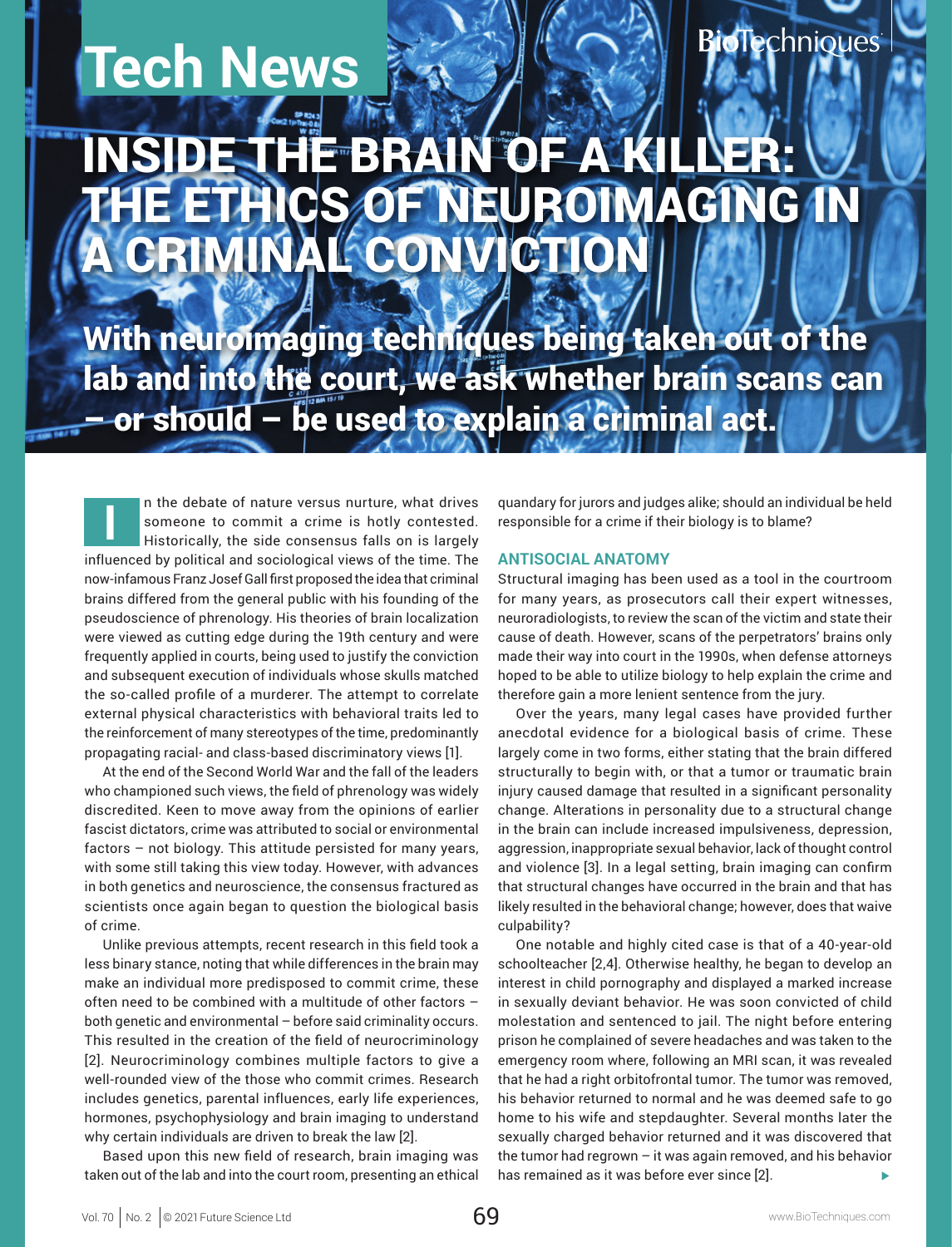Russell Swerdlow, the neurologist on the case, noted that behavioral changes as a result of tumors are common, yet this marked the first time it had presented as pedophilia. *"What was so striking about this was his inability to act on his knowledge of what was right or wrong,"* Swerdlow commented [3]. The tumor likely interrupted connections between the orbitofrontal lobe and the amygdala – the region of the brain responsible for emotion and decision making – therefore resulting in diminished impulse control.

The orbitofrontal cortex is one region that has been consistently associated with antisocial or violent behavior, along with the anterior cingulate cortex and the dorsolateral prefrontal cortex – both also located in the frontal lobe. A meta-analysis of 43 imaging studies found that these three prefrontal structures are significantly reduced both in size and function in antisocial individuals [5]. Further, a recent study investigating the difference in grey matter volume of violent versus non-violent criminals found that those who have committed a homicide have reduced grey matter in the regions of the brain associated with emotional processing, behavioral control and social cognition. Including the MRI scans of over 800 prisoners, the study found a significant difference in grey matter volume in the orbitofrontal cortex and anterior temporal lobes in the perpetrators of homicide [6].

In addition, neuroimaging studies have found that patients who suffered injury to these regions of the prefrontal cortex show reduced decision-making capabilities and psychopathic-like behavior. War veterans who had experienced penetrating injuries localized to this area have also been found to be more aggressive than those without injury [2]. Multiple longitudinal studies have demonstrated that brain damage as a result of a traumatic brain injury can increase the risk of criminal behavior, with one study from Sweden finding that, following adjustment for sociodemographic confounders, brain injury could increase criminal behavior up to threefold compared to the general population [7].

#### **WHERE DOES THE BLAME LIE?**

Anatomical differences in the antisocial brain have been found time and time again; however, similar differences have been detected in the brains of non-violent individuals. Noted neurocriminologist Adrian Raine, author of The Anatomy of Violence, found that a PET scan of his own brain more closely mirrored those of the criminals he was researching rather than the control group [1]. Here lies the issue in relying on brain imaging to account for violent behavior – while the brain may be anatomically different, there is no causative proof that gives the structural difference any culpability. Structural differences that lead to reduced empathy or deficient emotional processing may explain why some individuals commit crimes, but it does not excuse it. The regions mentioned have indeed been found in the brains of the most violent sociopaths, yet they are also found in the brains of average people – people who choose not to act on these impulses.

While brain abnormalities may increase the likelihood of criminal behavior, the impact of environment, early life experiences, genetics and epigenetics cannot be understated. Many factors contribute to the development of a criminal. If brain scans are to be entered into the court as evidence, should genetic screens? What about their education history or examples of traumatic life events? On a case-by-case basis, implying that a structural difference in the brain of the defendant caused him to do it seems a lax argument for persuading the jury to a non-guilty verdict. However, in states and countries where relevant, if the guilty verdict is finalized and the decision is between a life sentence and the death penalty, all of the above could be of interest.

Cases where the criminal behavior is acquired due to a structural change caused by tumor or trauma are more nuanced. Here, the role of neuroimaging is important to the case as it can provide evidence for a reason behind the alteration of their personality. However, does that absolve them of the crime? In the case mentioned above, the schoolteacher retained his moral compass and knew that what he was doing was wrong – as evidenced by early attempts to hide his wrongdoings from his family [4]. While the tumor may have caused the impulses – the man gave in to them.

Examples of tumor-influenced behavior have raised questions about responsibility and free will that no one can give a definite answer to. However, these are the questions a jury is expected to answer when presented with brain scans in a criminal case. Daniel Martell, a forensic neuropsychologist, argues that the presentation of scans of any sort in a legal setting simply creates a kind of *"Christmas tree effect"* in the eyes of the jury. *"Lots of people ooh and aah at the pictures. It doesn't tell you anything about a person's behavior,"* he posited [3]. Many hold the view that brains do not commit crimes – people do; a structural alteration in the brain can neither confirm nor deny the mental state of the arrested individual.

#### **PREDICTING A GUILTY MIND**

According to criminal law, a crime consists of both a physical and a mental element; an actus reus and a mens rea. Mens rea – which translates to 'guilty mind' – refers to the mental state of the individual as they committed the crime and can make all the difference in a conviction. Was the murder premeditated or done on impulse? Did they intend to kill or is it manslaughter? Identifying whether there was criminal intent behind an action or if it was a case of reckless behavior could have significant legal implications.

One study, published in the Proceedings of the National Academy of Sciences, has suggested that the key to identifying criminal intent could also be found in brain scans. While the research is far from courtroom ready, preliminary proof-ofprinciple results from their machine learning-based neuroimaging study suggest it is possible to predict with a high level of accuracy the mental state of someone while they commit a crime [8].

The research group analyzed the functional MRI (fMRI) brain scans of 40 people, taken as they were run through a criminal scenario of smuggling contraband through security at an airport. In the simulated scenario, half knew that they had contraband in their luggage while half knew that they might, but were not certain. In the results they found distinctive brain activity when the individual knew for sure they were carrying contraband – but only when the scenario played out in one specific order. Later, machine learning analysis of the data was able to correctly predict